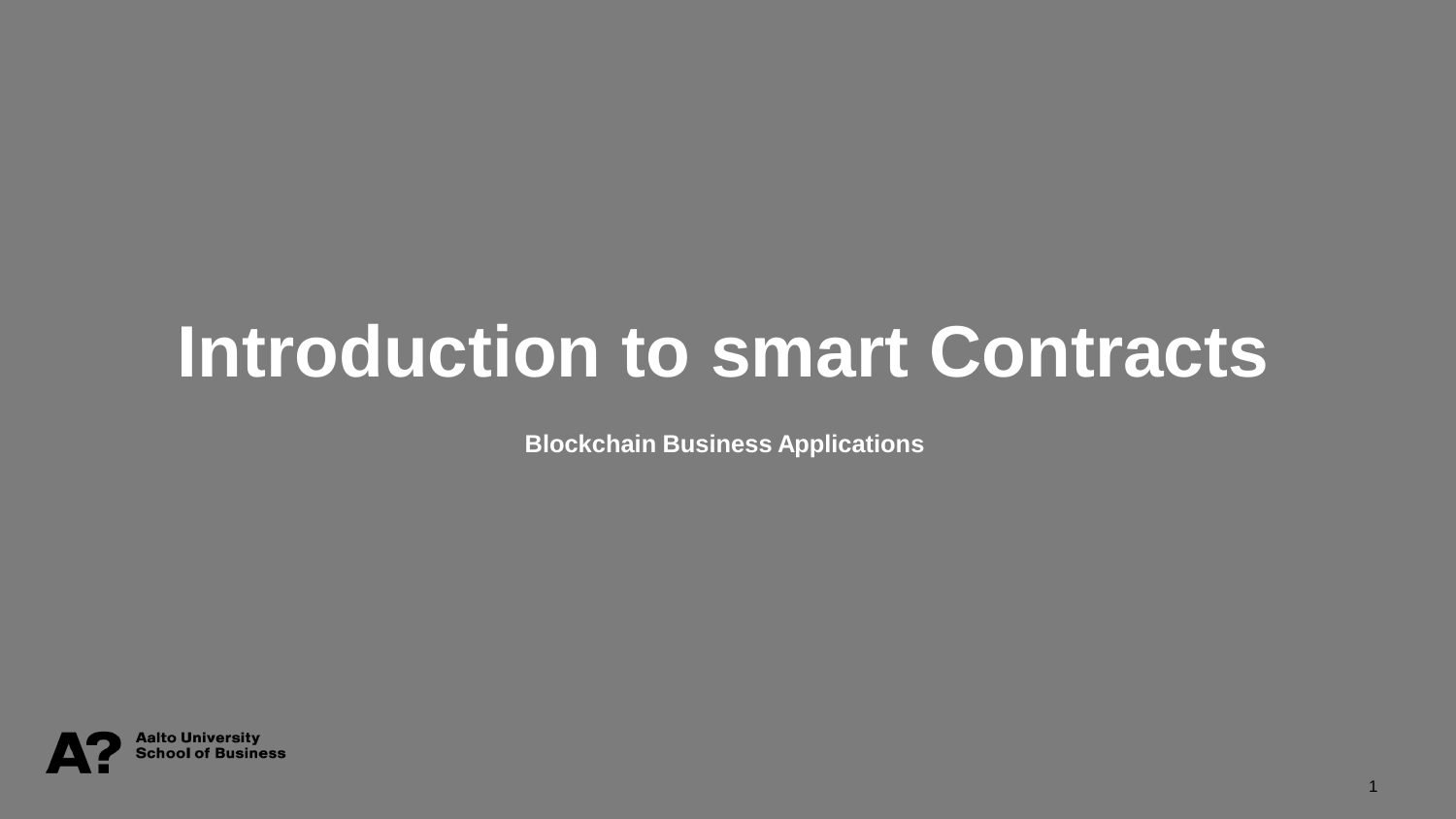## **Introducing Smart Contracts**

- **Computer programs stored on the blockhain that digitize contracts by converting their terms into computer code that is automatically executed when the terms are met** 
	- Follow an "if this then that" logic
	- Behave exactly as programmed and cannot be changed
- **Used to digitally facilitate, verify, and enforce the contracts made between two or more parties**
- **Can also be used to automate workflows by performing next action when conditions are met**
	- $\rightarrow$  Removes the need for human intermediaries

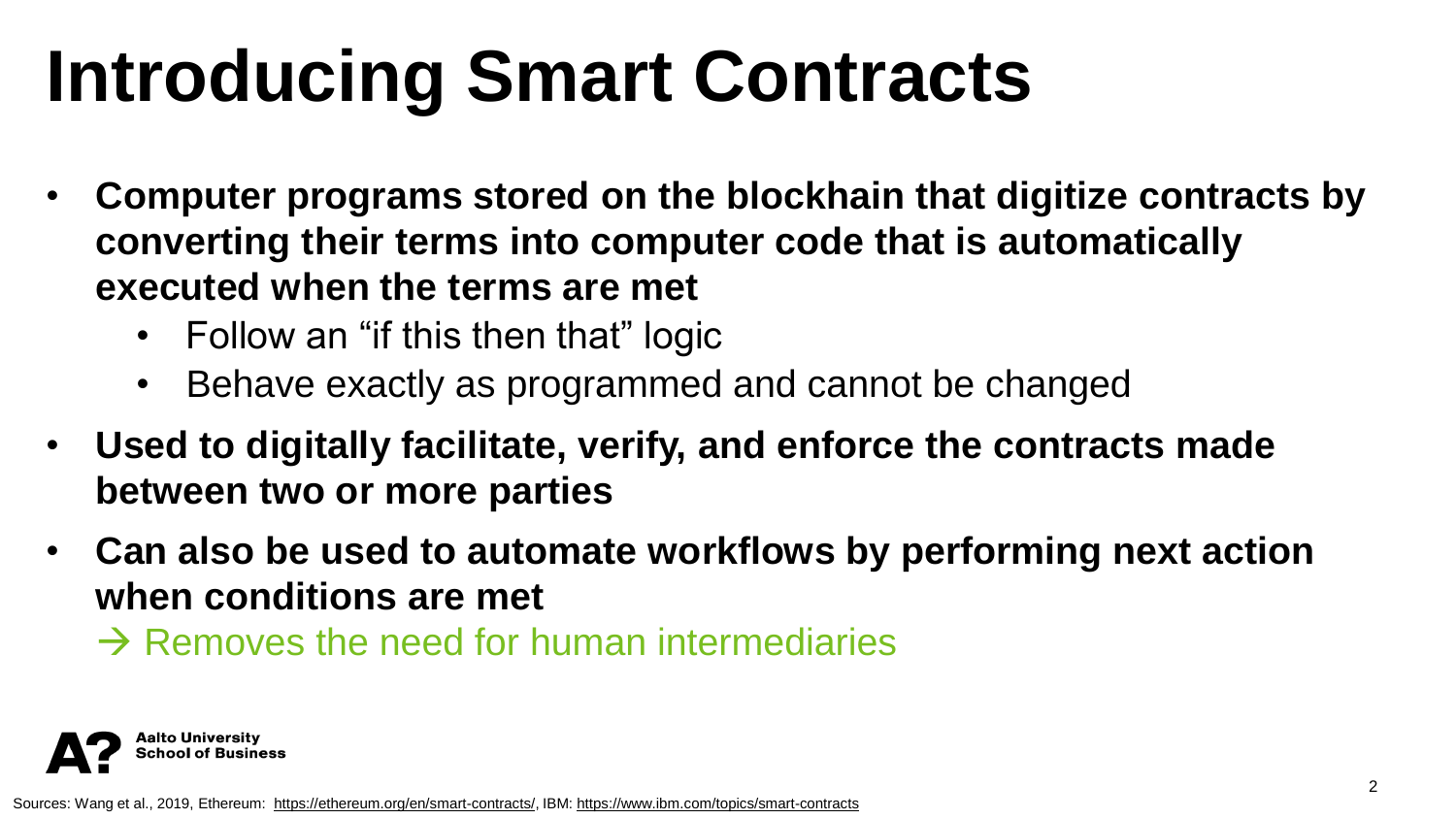# **Vending machine example**

- **Often used metaphor of smart contracts is a vending machine**
- **With the right inputs (snack selected + money), a certain output is guaranteed (snack obtained)**
- **Vending machine removes the need for a vendor employee**
- $\rightarrow$  Similarly, smart contracts can replace intermediaries in many industries

```
contract VendingMachine {
    // Declare state variables of the contract
    address public owner;
    mapping (address \Rightarrow uint) public cupcakeBalances;
    // When 'VendingMachine' contract is deployed:
    // 2. set the deployed smart contract's cupcake balance to 100
    constructor()owner = msg sender;cupcakeBalances [address(this)] = 100,// Allow the owner to increase the smart contract's cupcake
balance
    function refill(uint amount) public {
        require(msq sender == owner, "Only the owner can refill."),
        cupcakeBalances [address(this)] += amount// Allow anyone to purchase cupcakes
    function purchase(uint amount) public payable {
        require(msq value >= amount * 1 ether, "You must pay at
least 1 ETH per cupcake");
        require(cupcakeBalances [address(this]) \geq= amount, "Not
enough cupcakes in stock to complete this purchase");
        cupcakeBalances [address(this)] -= amount,
        cupcakeBalances msq sender + = amount;
```
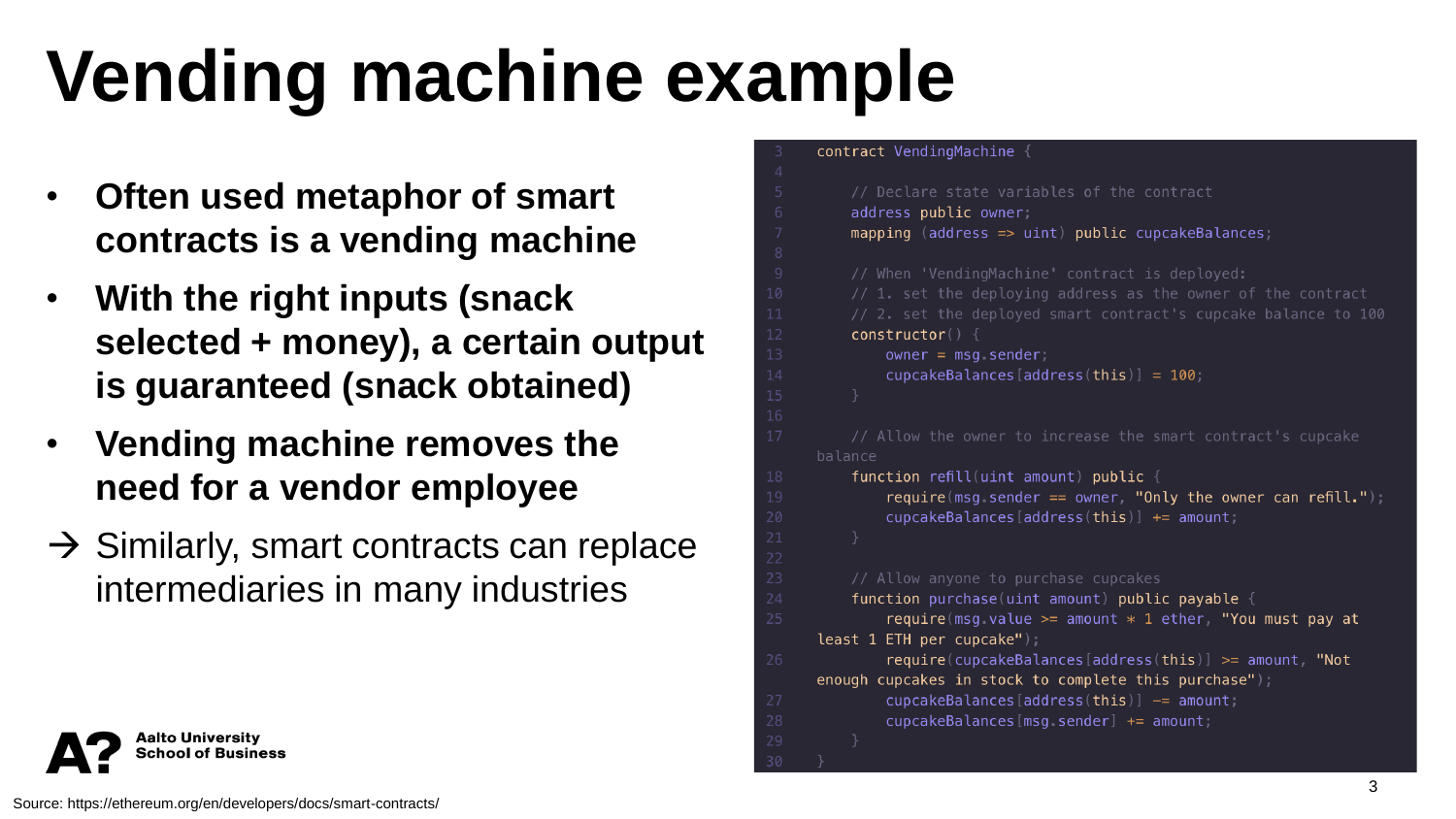# **Applications**

#### **Blockchain platforms**

- Creating and trading digital assets (NFTs)
- Decentralized exchanges for cryptocurrencies

#### **Finance**

- Automatic insurance processing and payments (crops, flight delays)
- Dividend payments, stock splits, liability management

#### **Management & Government**

- Certifying intellectual properties and digital rights
- Payment systems for work and pension, evoting and other government services
- **Other application scenarios are e.g., health care and energy industries and emerging technologies such as Internet of Things**



Sources: Wang et al., 2019, Ethereum: <https://ethereum.org/en/smart-contracts/>,<https://ethereum.org/en/get-eth/#dex/> , Etherisc:<https://etherisc.com/>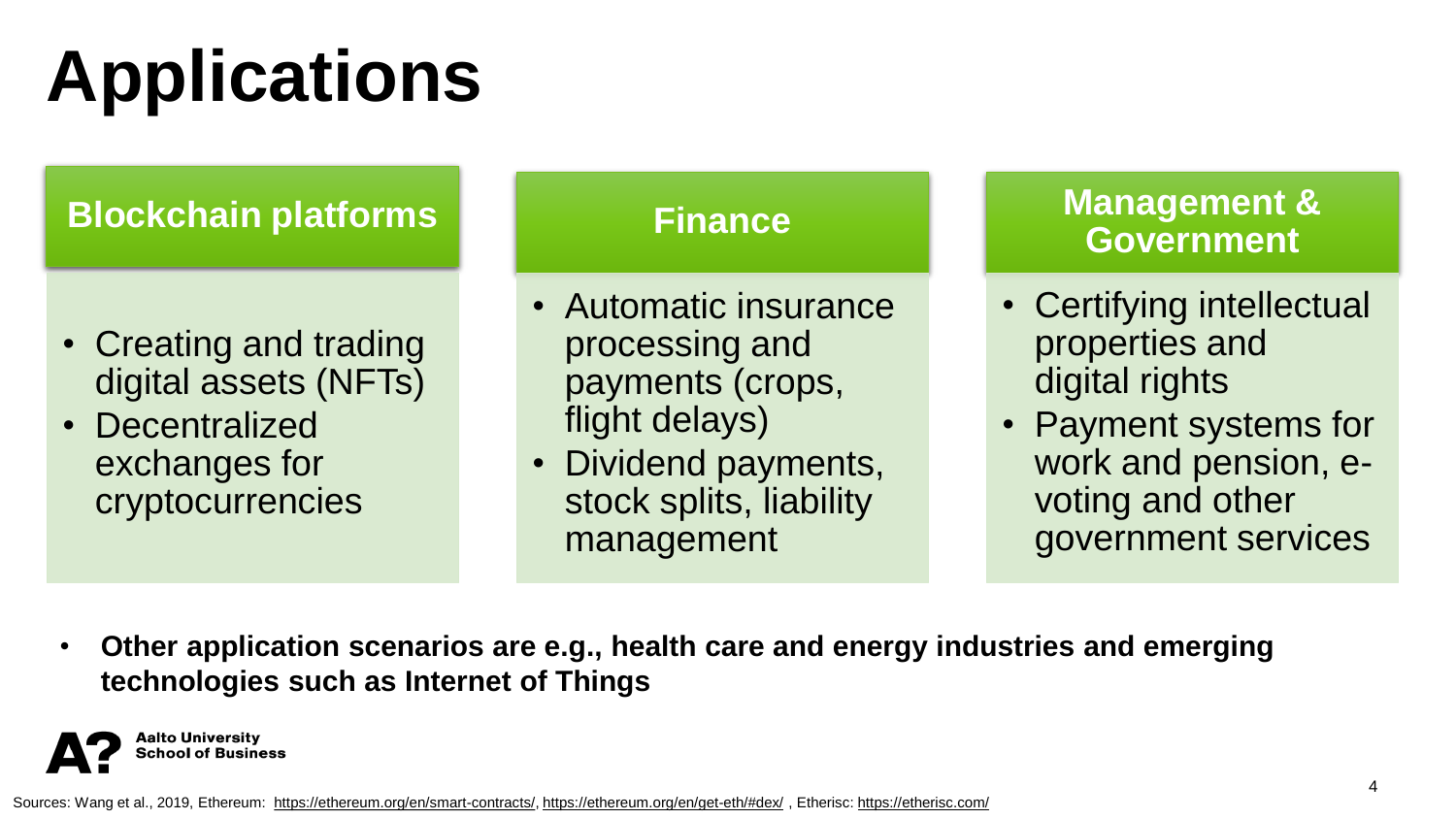## **Benefits**



#### **Speed and efficiency**



#### **Trust and transparency**



#### **Security and privacy**



**\alto University** chool of Business



- Executed immediately once the terms are met, no need to wait for human action
- Digital and automated process reduces paperwork and errors
- No third party involved
- Records of transactions shared between parties
- Visible terms and predictable outcomes
- Encrypted records difficult to hack
- Each record connected to other records on a distributed ledger
- Less human intermediaries reduces also costs related to transactions

Source: Ethereum: https://ethereum.org/en/smart-contracts/ IBM: https://www.ibm.com/topics/smart-contracts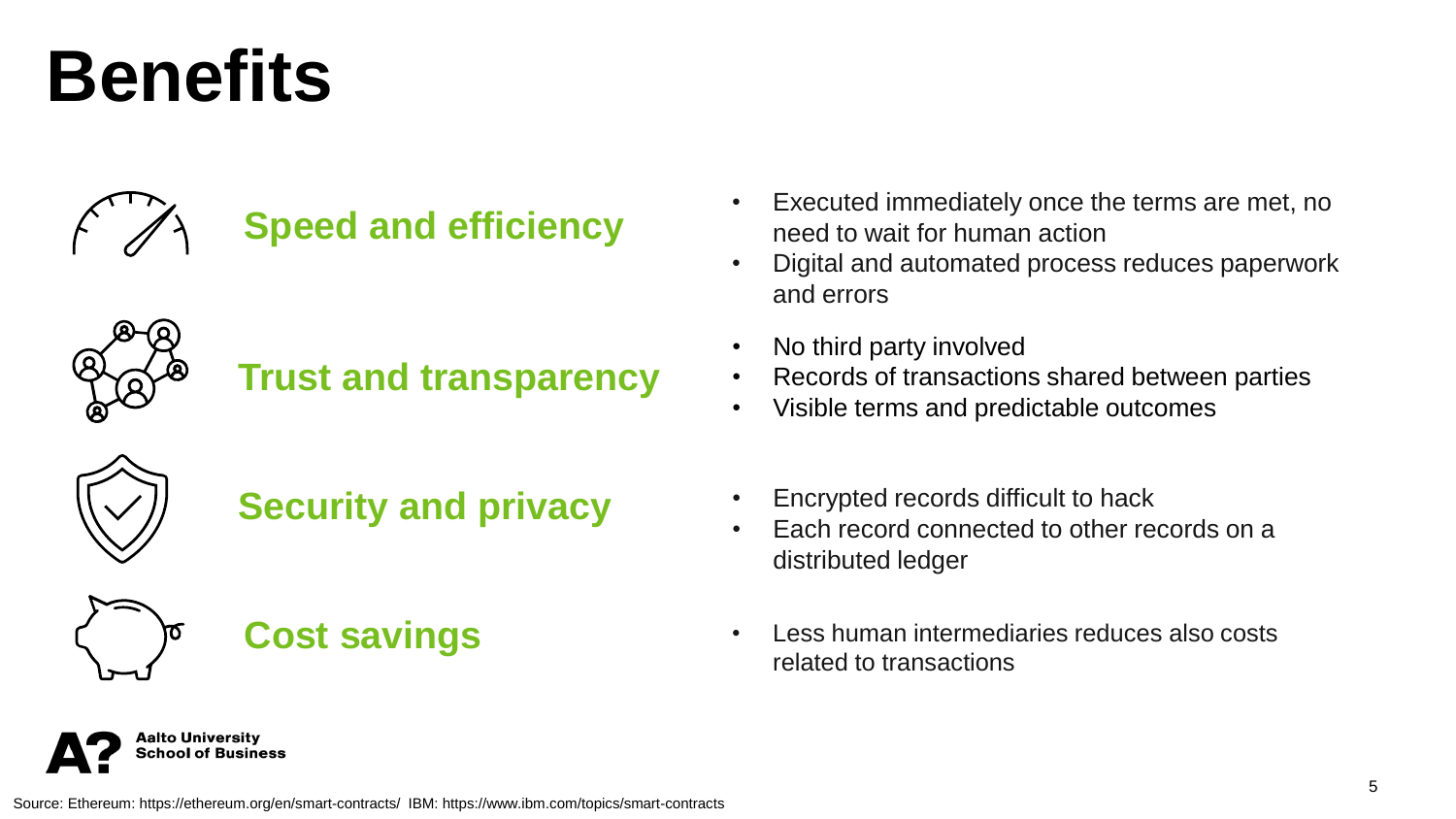# **Challenges**

- **Some limitations of blockchain hinder the development of smart contracts**
	- 1. Irreverrible bugs
	- 2. Performance issues
	- 3. Lack of trusted data feeds
	- 4. Lack of standards and regulations
- **There are also legal issues, such as smart contracts being inconsistent with laws, or posing potential hazards, such as data loss or privacy breach**